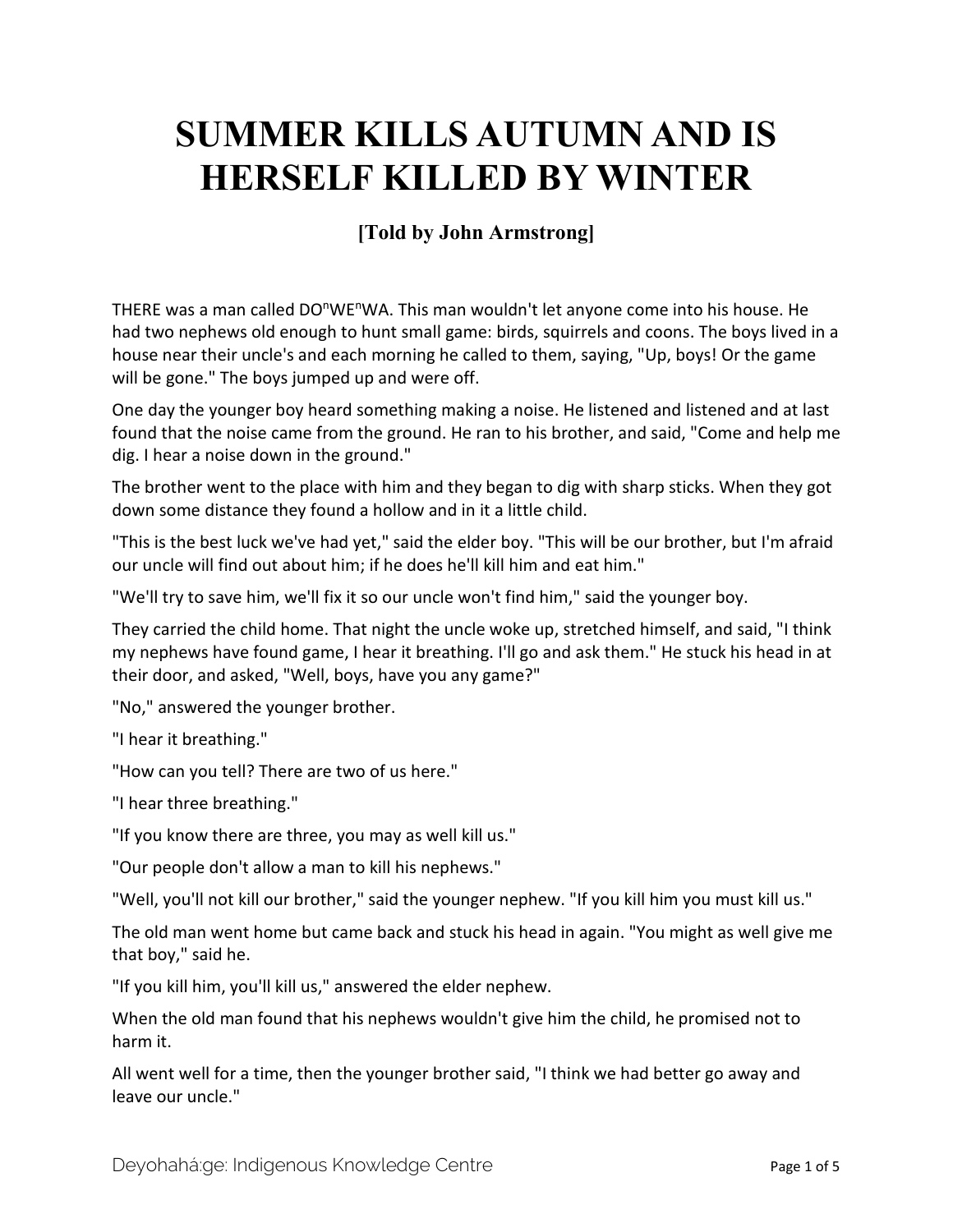"We can't leave him," said the elder.

"Why can't we?"

"He would follow us."

"We can try to get away. We are not safe here."

They gathered dry sticks and piled them up near the house. Then one morning they set the sticks on fire and running around on the house top they jumped into the smoke, and it carried them up and away. After a while they came to the ground and hid under a big stone.

That night DO<sup>n</sup>WE<sup>n</sup>WA thought the boys were very quiet. He went to their house, stuck his head in and found that they were gone.

"Oh, my poor nephews!" said he. "They think they can get away from me."

He tracked them to the top of the house and found that they jumped into the blaze and went off in the smoke. Then he went straight to the stone where they were and struck the stone with a *dadishe* (sort of cane). The stone split open and he found the three boys.

"Come out, boys," said he, "we'll go home. You should stay at home, not try to go away from me."

When the boys were back in their own house the second brother asked, "Haven't we any relatives except this old man?"

"We have," said the elder brother. "We have another uncle worse looking and crosser than this one, and we have aunts."

"Can't we go and see our uncle?"

"We can, but we must ask this uncle how to go."

The younger brother went to the old man, struck him with a mallet, and said, "I want you to tell me how I can go and see my uncle in the East?"

"You have no uncle in the East."

"Yes, I have."

"You have no uncle there, or if you have he is very cross. He is HATDEDASES (Whirlwind maker). He'll kill us all if he comes here. But you can go and see him if you are able to draw a bow that I will make for you."

The old man made a strong bow and a big double-headed arrow and told his nephews to try it. The elder brother took the bow first and couldn't bend it; the younger brother bent it easily. Then the uncle gave him the arrow, and said, pointing to a great hickory tree, "Shoot that." He shot, and the arrow split the tree.

Then the old man said, "That will do. You may go and try to see your Uncle DAGWANOE"YENT (or HATDEDASES). If he sees you before you shoot him, he'll say '*Ogongahgeni*,' and fly off. If you succeed in shooting him before he sees you, pick up the arrow and shoot again then he'll ask you what you want, and you'll answer 'I want you to come and live with us. We'll give you plenty of rocks and hickory sticks to eat, and make you a nest to lie in.'"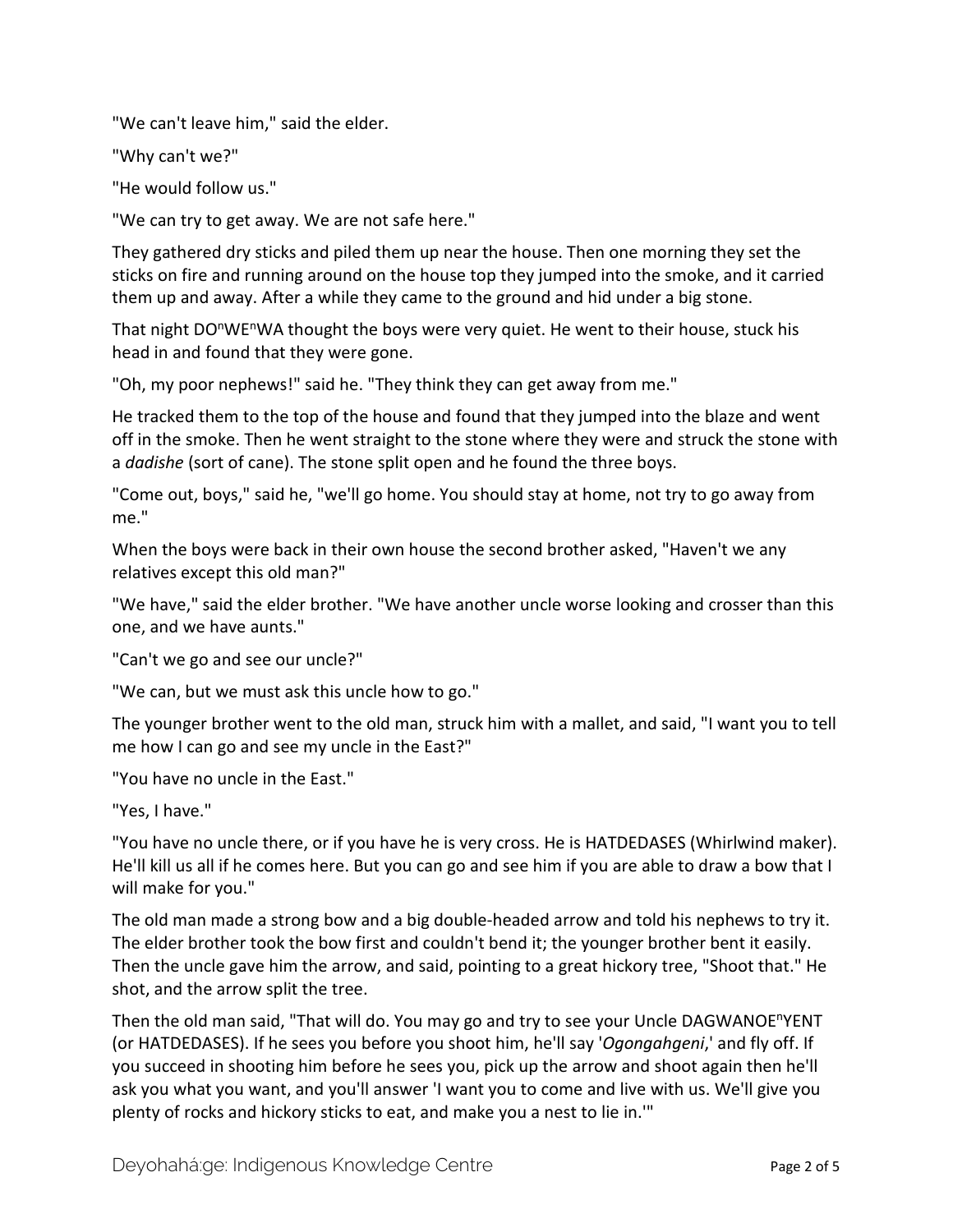The boy started and after traveling a long distance came to a place where he heard a great noise; cracking and gnawing. He called his medicine mole and told it to make a trail under the ground to the place the noise came from and he would follow in the trail.

DAGWANOE<sup>n</sup>YENT stopped gnawing and listened; the mole stopped. The old man gnawed again; mole went on. A second time the old man stopped and listened; the mole stopped. And so it went on till mole was straight in front of DAGWANOE<sup>n</sup>YENT. Then he made a hole and the boy came to the top of the ground, drew his bow and hit his uncle in the middle of the forehead; the arrow rebounded, he caught it and shot again. The third time he shot DAGWANOE<sup>n</sup>YENT called out, "I give up, what do you want?"

"I want you to come and live with us, we'll give you plenty of rocks and hickory sticks to eat and a good nest to live in. If you don't come, I'll shoot you again."

DAGWANOE<sup>n</sup>YENT said, "Go and fix the nest, and gather rocks and sticks for me to eat, and I'll come."

The boy went home and he and his brother and uncle put up a strong platform and on top of it they made a nest. When all was ready the old man came and settled on the nest.

Once when the two boys were out hunting the younger boy heard a noise off in the South. While he stood listening, a False Face ran toward him. The boy was frightened; he darted around trees and tried to get away. At last, when he was getting tired, he called loudly, "Haknose<sup>n</sup> DO<sup>n</sup>WE<sup>n</sup>WA gadjionegaqdianh (DO<sup>n</sup>WE<sup>n</sup>WA, if you don't come, I shall be killed)."

That minute DO<sup>n</sup>WE<sup>n</sup>WA was there, and saying, "I'll save you," he struck False Face with his *onwe* and killed him.

Now the old man told his nephews never to go toward the South, that in the South there were bad women, who would kill them.

After a time the elder nephew thought he would go toward the South and see if anything would happen to him. When he had traveled a long distance, he heard some one singing, and, going toward the voice, through the dense woods, he came to an opening, and at the farther end of the opening saw the singer. Her song said, "A young boy is coming for me. He has no power; he can't come where I am."

When the boy heard this he was angry, and said, "She isn't strong enough to keep me back, I'll go there and pound her."

He doubled up his fist and ran toward the woman. She didn't look up, kept on singing. When he came to where she was sitting, he struck her a heavy blow, but instead of falling over, she said, "Ha! ha! who touches me?" That minute the boy fell to the ground dead.

The woman straightened out the body and talked to it, saying, "Poor boy, you thought you could kill me, now you are dead." She pushed the body a little to one side and kept on singing.

When the boy didn't come home, his brother went to hunt for him. He tracked him till he came to where he had stood and listened to the singing. He heard the same song and looking across the opening saw the woman and his brother's body. He was angry and doubling up his fist he ran across the opening and struck the woman a heavy blow on her head.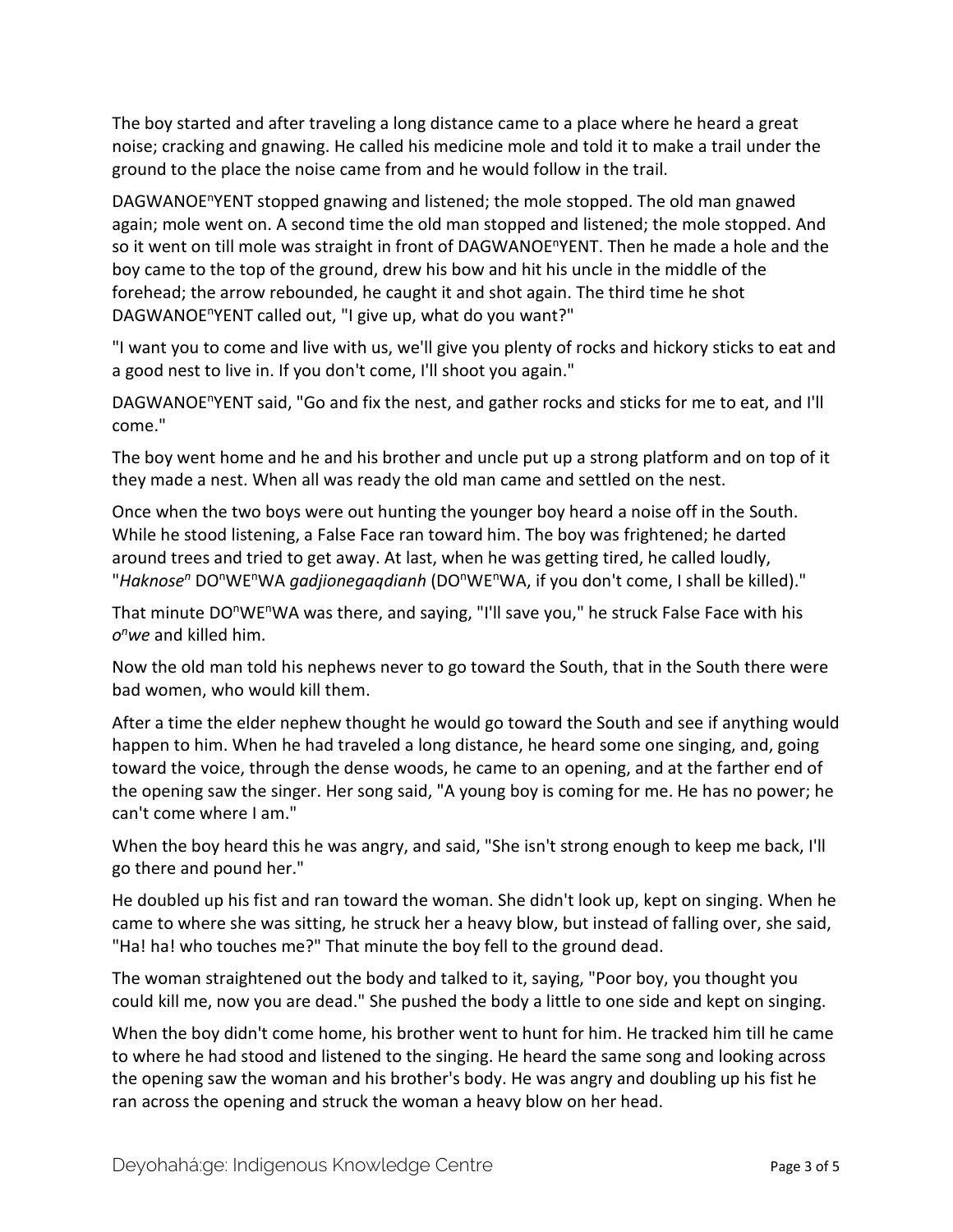"Ha, ha! Who touches me?" growled she. That minute the boy fell to the ground, dead. She straightened out the body and kept on singing.

The third boy, the boy the brothers had dug out of the ground, went to look for the other two and was killed as they had been.

That night DO<sup>n</sup>WE<sup>n</sup>WA wondered why he heard no breathing at the other house, wondered if the boys had run away again. Going to the house he stuck his head in and seeing no one, said, "They can't get away from me, I'll find them, wherever they are."

The next morning he went toward the South till he came to the place where the boys stood and listened to the woman's song. When he saw the woman and the three bodies he said, "You've killed my nephews, now I'll kill you!" And running to the woman he gave her a terrible blow and before she had a chance to say anything he gave her a second and a third blow; but then she got a chance to call out, "Ha! ha! who touches me?" and that instant the old man grew weak and died.

Now DAGWANOE<sup>n</sup>YENT missed his brother and nephews. "My brother," said he, "thinks that he has great power but he hasn't, maybe he has been killed by that woman in the South, I'll go and find him."

He followed the tracks of his nephews and brother till he came to the clearing and saw the woman sitting on the ground singing. He flew at her and struck such a heavy blow that she had no chance to speak, he hit her a second and third blow then his hair began to fall out, his strength was in his long hair--but he kept striking. The woman had no chance to speak and at last he killed her. Then he called to his brother and nephews, "Get up, you ought to be ashamed to lie there."

The four came to life and went home. They lived on; quietly for a while, then the younger brother said that he was going to travel around the world and see what he could find, and he started off toward the East. After traveling some distance, he saw a hut and going into it found an old blind man, and began to torment him.

The old man said, "My brothers will come soon and then you'll stop abusing me."

The boy thought he would go before the other men came. He spent the night under a tree and the next day he traveled till nearly sundown, then came to a house. There was an old man in the house, who said, "I'm glad you have come; I want to gamble with plum stones."

"What will you bet?" asked the boy.

"I always bet heads. If you beat me, you'll cut off my head; if I beat you, I'll cut off your head."

The old man had a stone bowl and some plum stones. The boy threw first, and lost, then the old man threw and lost, but in the end the boy won, and cut off the old man's head; then he went on. Soon he saw a wasp's nest hanging from the limb of a tree. He stopped up the hole in the nest, and cutting off the limb carried it along with him in a bundle. He hadn't gone far when he saw a great many people coming toward him. He wanted to pass them but they caught hold of him, and said "You are only a boy. We are going to kill you."